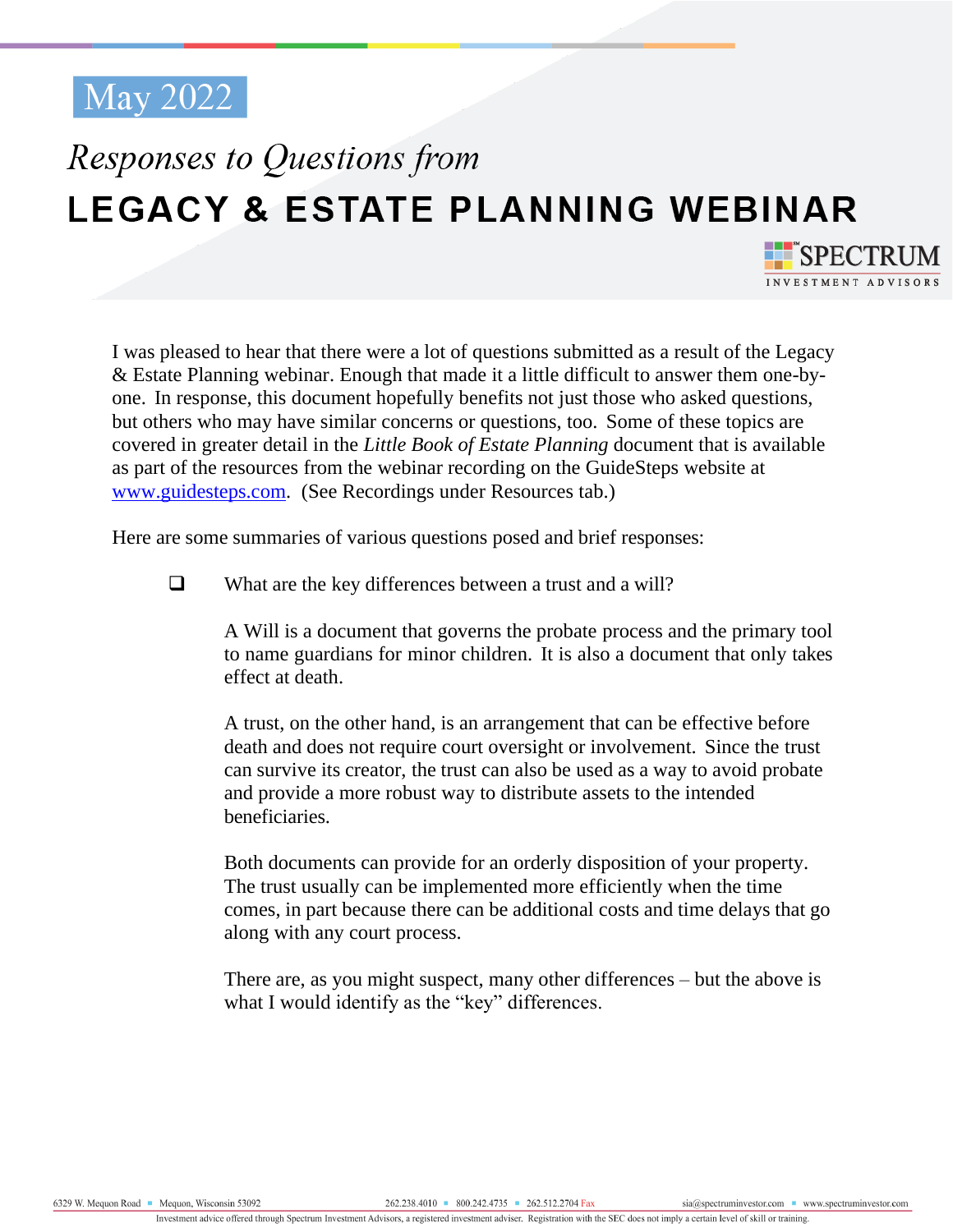## ❑ What role do powers of attorney play in estate planning?

Powers of attorney can be created for financial matters or for health care decisions. The agents appointed in these documents would be able to act for the person who executed them with respect to the relevant subjects during that person's lifetime. They are therefore useful in making sure that any assets owned personally can be managed in the event of an incapacity and that proper health care decisions can be made when you cannot make them yourself.

❑ Who should have a copy of your estate planning documents?

This depends a bit – but in general, it is a good idea for not only you to have copies but also for your backup trustees or agents under a POA and the like. You may also want to provide copies to your other important advisors in addition to your lawyer's retention of a copy.

If original documents are lost, there are ways to implement them – including a lost Will. Currently, electronic, or other copies of estate planning documents are generally sufficient – except for Wills. At present, Courts still want to see the hardcopies. If a physical original of the Will cannot be located, the heirs would need to establish that the Will had not been revoked during lifetime and was still what the decedent intended to apply at death.

Although the practice may be more common in same jurisdictions, and many states will have a facility for you to file estate planning documents with a government office, such filings do not normally occur during lifetime.

□ Someone asked about a comment I made about how joint title, beneficiary designations, and trusts were effective probate avoidance strategies "unless an estate is at play" or some words to that effect. What I meant by that is that if, say, a life insurance policy lists the beneficiary as the insured's "estate," the proceeds would be payable to a probate estate. To put it another way, while life insurance can pass free of probate, naming the estate as beneficiary would result in a probate when one could have easily been avoided.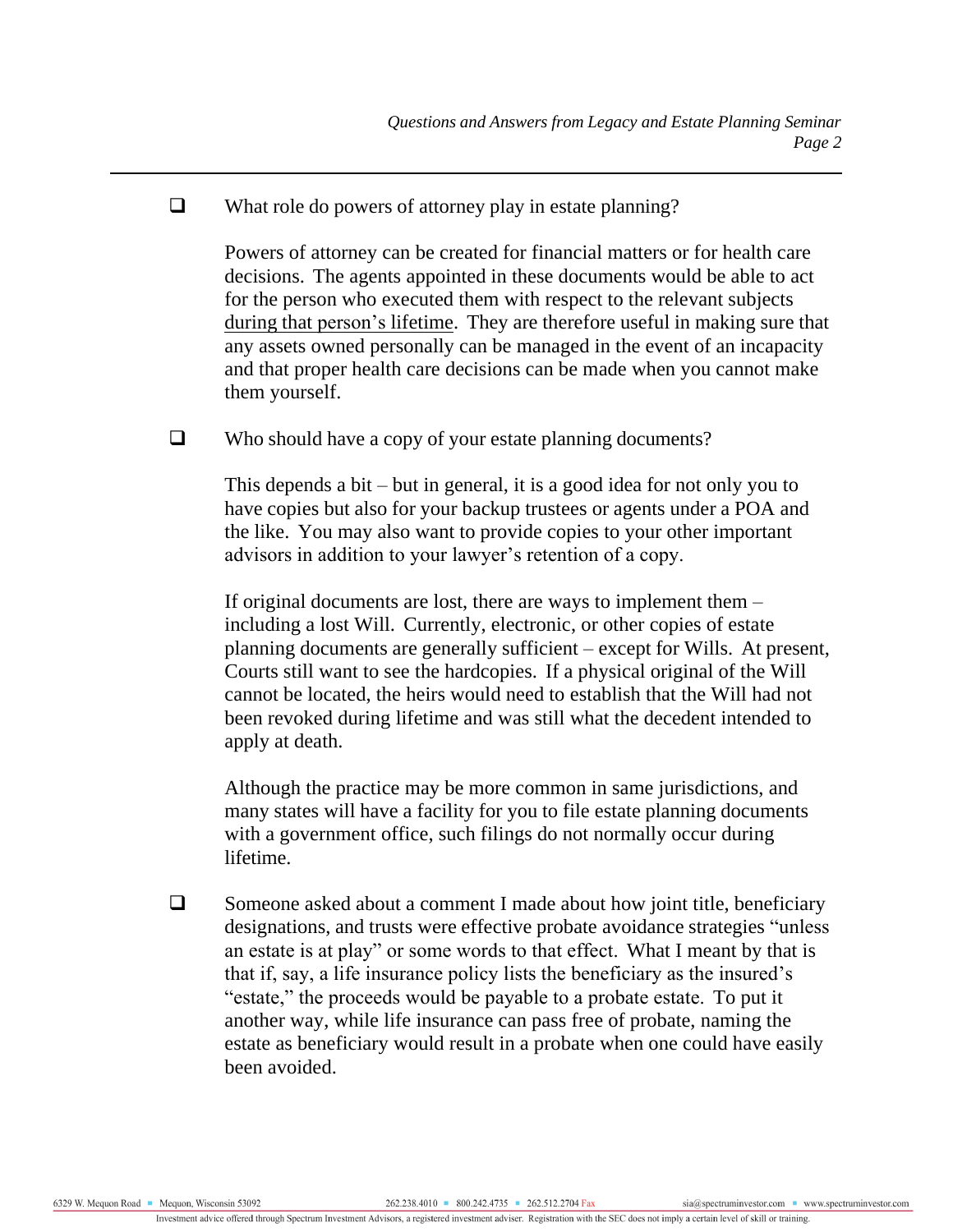❑ What if a spouse goes into a nursing home? What is protected for the other spouse? What can be protected from the government for your own care needs?

I would love to provide a satisfying answer to this type of question – but it is a complex topic, and the answer does vary from jurisdiction to jurisdiction. At least to an extent. There can be preferences for homes, vehicles, life insurance, annuities, and other assets for the "healthy spouse" in a married couple situation – but there is not a one-size-fits-all answer. Same for unmarried situations, although the preference levels might be lower. Best to get specific advice to your situation if these issues are of concern.

 $\Box$  How about taxes and trusts?

There were a few questions about trusts and taxes. Let me give a couple of general thoughts:

If a trust is revocable at death, the assets held by the trust do get a cost basis adjustment at death. This often allows for the heirs to sell at a higher cost basis, and therefore have reduced capital gains tax, than the original owner would have incurred. That said, if the asset goes down in value, the adjustment can go the other way.

For higher estates, trusts can be used to reduce or eliminate gift, estate and generation-skipping transfer taxes. That's a big topic, but a potentially big reason to utilize trusts.

Trusts have their own income tax system – sometimes referred to as the fiduciary income tax. Although too much to explain here, distributions from trusts can be used to manage the income taxation of interest, dividends, rents, and other income items on trust property.

❑ Could you briefly comment on the difference between revocable vs irrevocable trusts?

The short version is revocable trusts can be changed by their creators and irrevocable trusts cannot. Irrevocable trusts are usually used during

6329 W. Meguon Road ■ Meguon, Wisconsin 53092

sia@spectruminvestor.com www.spectruminvestor.com

Investment advice offered through Spectrum Investment Advisors, a registered investment adviser. Registration with the SEC does not imply a certain level of skill or training.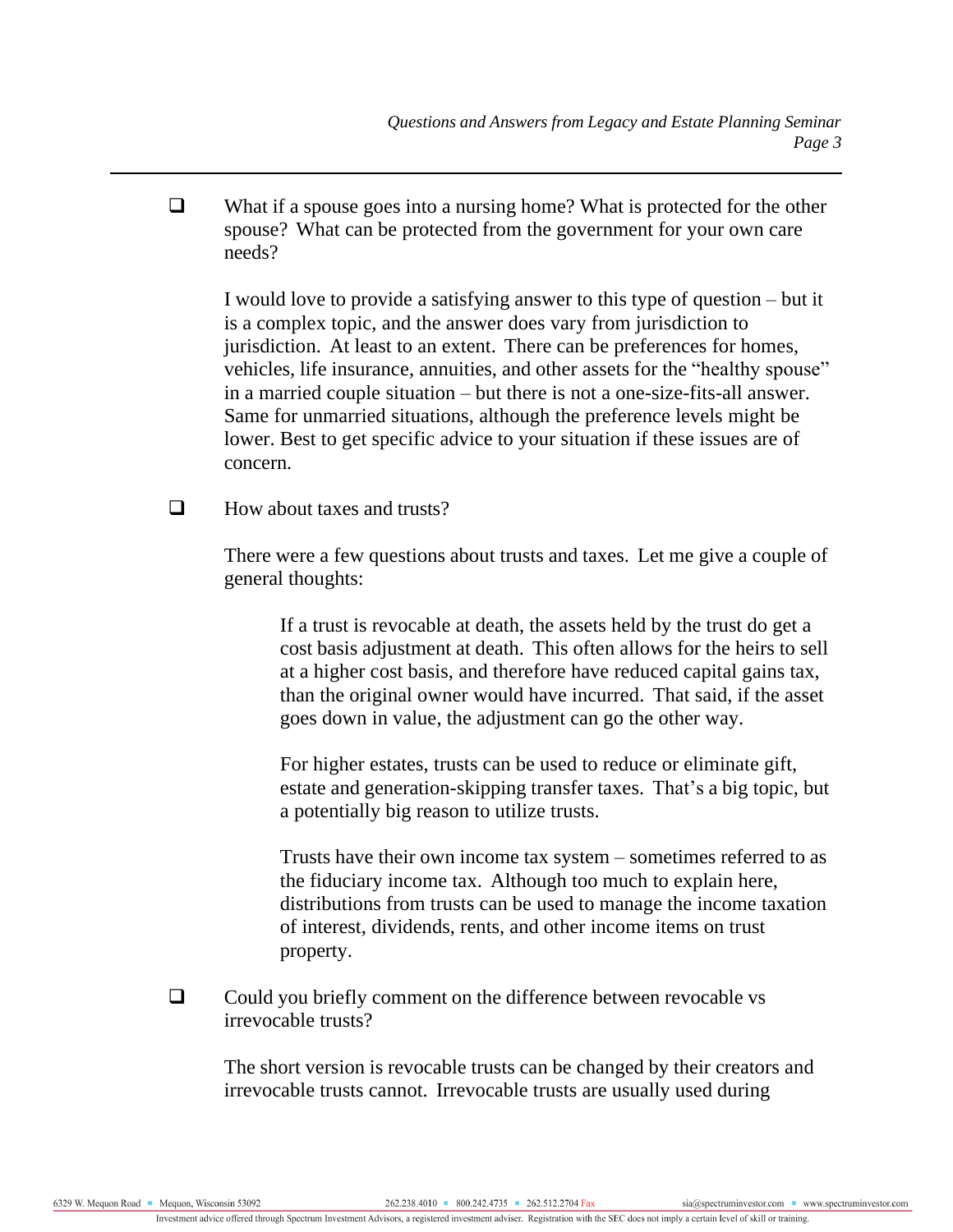lifetime when there is a tax advantage to them, a creditor protection benefit to the trust beneficiaries, or some other benefit to allocating funds for the benefit of others.

- ❑ There were a number of questions regarding when to use trusts beyond taxes. Trusts can be great tools to provide for the right kind of management or transition for beneficiaries that might have certain "issues" – whether they are minors or not mature enough to receive an inheritance, have physical or mental disabilities or challenges that would make a direct inheritance problematic, are in shaky marriages or have creditor issues, and the like, can all suggest that a trust could be useful.
- ❑ Likewise, there were a lot of questions on beneficiary designations and POD/TOD designations. Some of them were in the vein of "should I name" this beneficiary or that. You really should be getting tailored advice, but it certainly might dovetail with the Will vs. Trust discussion earlier on.

Beneficiary designations and POD/TOD designations can be great tools to avoid probate. They can also integrate well with trust planning. What fits best for you will vary.

❑ Should you have Financial & Health Care POA's for your young adult children?

This is a great question. I do recommend putting powers of attorney in place for young adult children. While the likelihood of incapacity or the need for a substitute decision-maker is lower earlier on in life, if the situation arises having POAs in place will avoid a great many issues.

□ Does a spouse automatically have POA or do they need to be assigned?

I think this came up in our discussion, but the short version is a spouse does not have automatic power of attorney for financial or health care matters. Married persons should have POAs, too. Plus, if the spouse cannot serve, a POA can name preferred successor agents, too.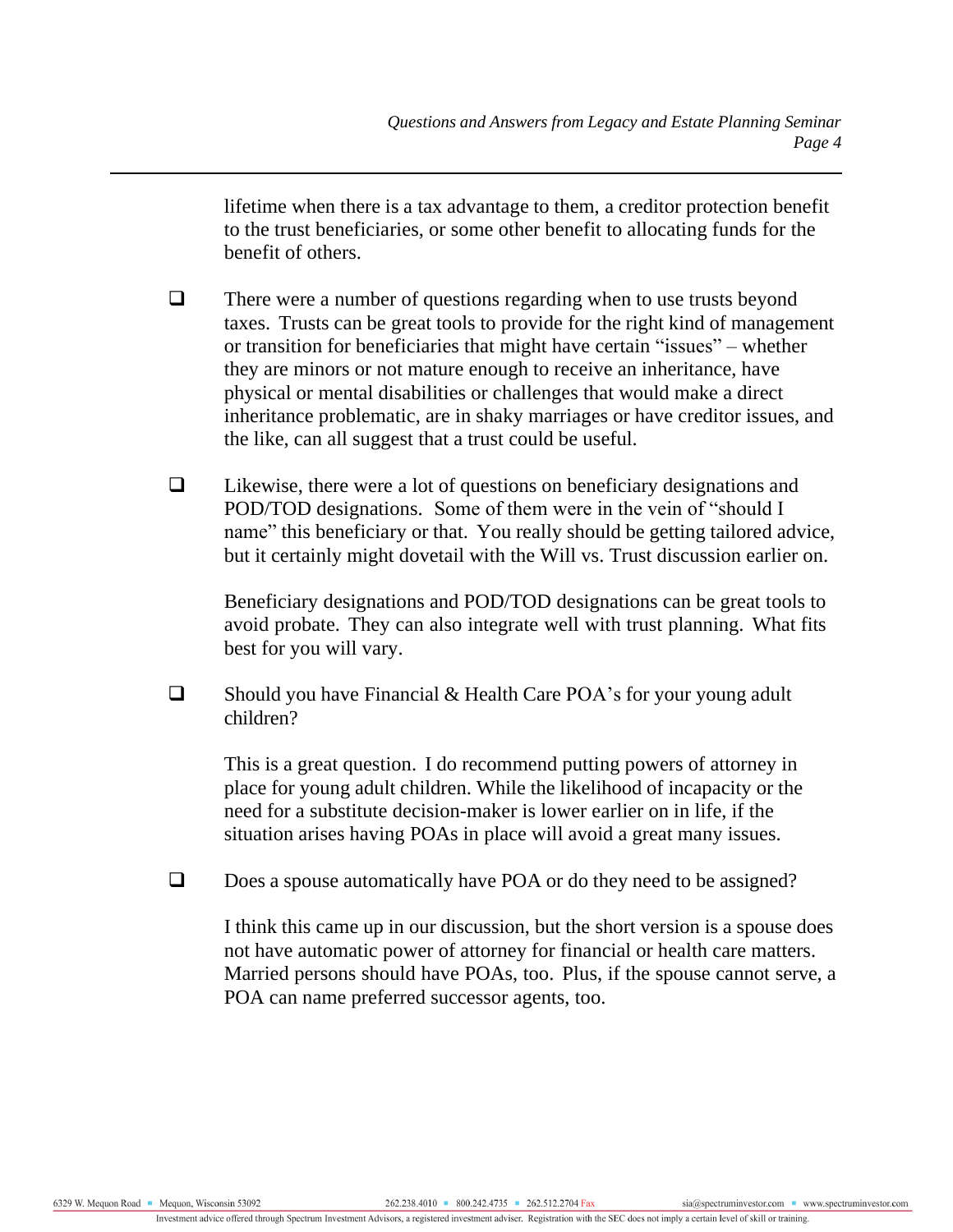❑ Are there services for the Health Care POA instead of having a family/friend making the decisions?

This is becoming a more common question. There are such services out there, although I would not say that the "industry" is mature. So there may or may not be good options for third party health care agents in your neighborhood – but if not, keep looking.

❑ Several of you asked questions that relate to what I might refer to as the default rules that would apply in certain circumstances. For instance, if an unmarried parent dies with one or more children, who would the beneficiaries of the estate be? Are the rules different if you only have one child? If you have not made provision in your estate plan for who gets what and when, each state will have statutes that are referred to as "intestacy statutes." They basically answer that question for you – but do so through the probate court system. If there is no spouse, most or all state statutes would provide for an equal division among the deceased person's children. If there is, the rules vary state-to-state and there are some other factors that can come into play.

The default rules are usually not the best to rely on. While they may result in the right people getting the assets, they do not always work that way. They also generally result in the least efficient transfer process. But if you can figure out how they would apply to you and you are comfortable with the result, then perhaps you could choose to let things play out under the default rules. Proceed at your own risk, though!

❑ Lastly, let me try to respond to a variety of questions regarding primary residences. Giving away the house is something that is recommended frequently by non-attorneys. The notion is that this will protect the house from nursing home costs down the road – as long as enough time goes by – or avoid the need for probate. While that can be true, it might also be problematic if the house is "given away" but not really "given away." If you are not going to move out, or pay rent, or really change your connection to the house in any meaningful way, there is a real question as to whether the house has been given away.

A house is often a primary asset, so it is natural that many would have questions about how a home might be handled in an estate plan. But it is

6329 W. Mequon Road Mequon, Wisconsin 53092

sia@spectruminvestor.com www.spectruminvestor.com